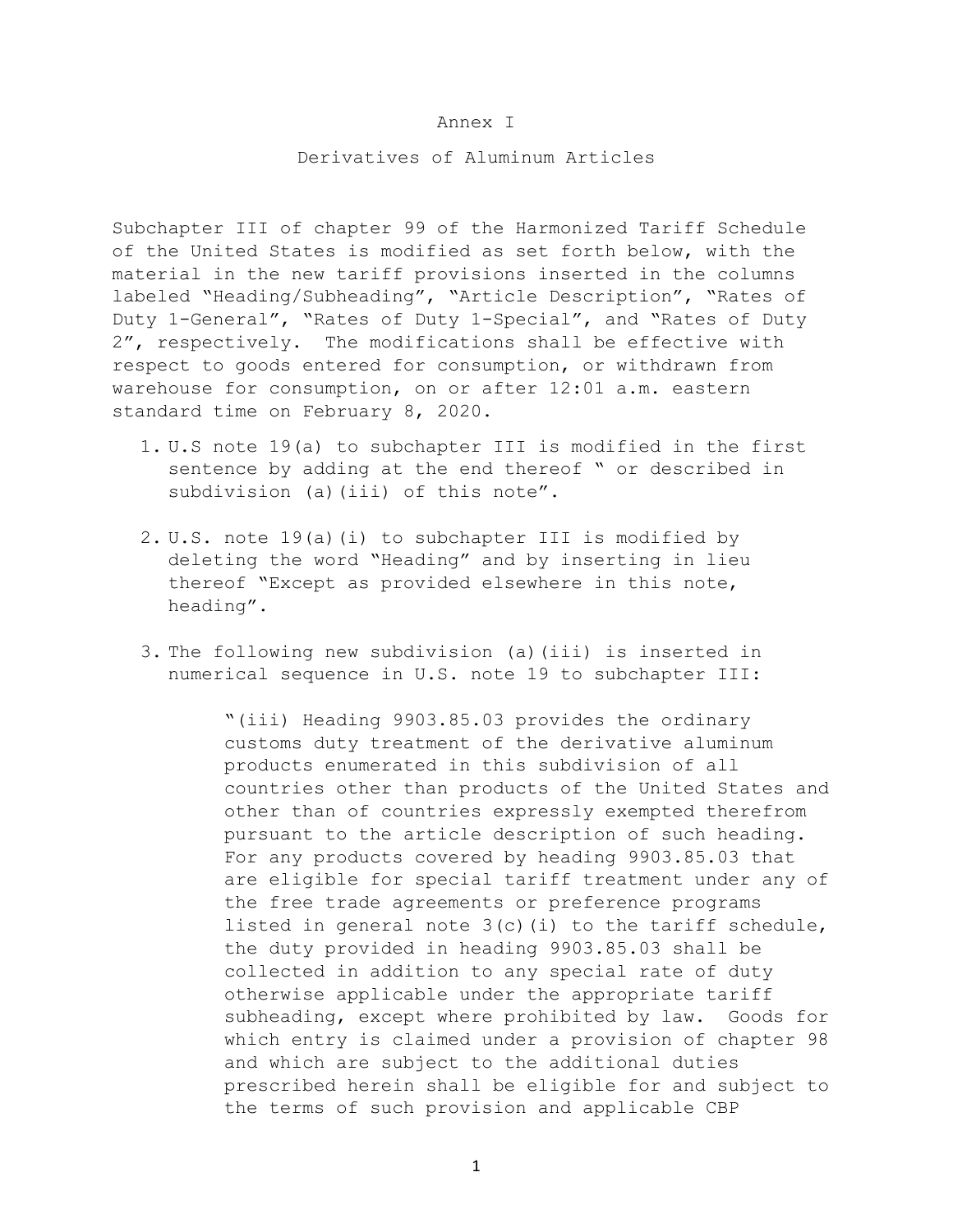regulations, except that duties under subheading 9802.00.60 shall be assessed based upon the full value of the imported article. No claim for entry or for any duty exemption or reduction shall be allowed for the derivative aluminum products enumerated in this subdivision under a provision of chapter 99 that may set forth a lower rate of duty or provide duty-free treatment, taking into account information supplied by CBP, but any additional duty prescribed in any provision of this subchapter or subchapter IV of chapter 99 shall be imposed in addition to the duty in heading 9903.85.03. Heading 9903.85.03 shall apply only to the following derivative aluminum products:

- (A) stranded wire, cables, plaited bands and the like, including slings and similar articles, of aluminum and with steel core, not electrically insulated; the foregoing fitted with fittings or made up into articles (described in subheading 7614.10.50);
- (B) stranded wire, cables, plaited bands and the like, including slings and similar articles, of aluminum and not with steel core, not electrically insulated; the foregoing comprising electrical conductors, not fitted with fittings or made up into articles (described in subheading 7614.90.20);
- (C) stranded wire, cables, plaited bands and the like, including slings and similar articles, of aluminum and not with steel core, not electrically insulated; the foregoing not comprising electrical conductors, not fitted with fittings or made up into articles (described in subheading 7614.90.40);
- (D) stranded wire, cables, plaited bands and the like, including slings and similar articles, of aluminum and not with steel core, not electrically insulated; the foregoing fitted with fittings or made up into articles (described in subheading 7614.90.50);
- (E) bumper stampings of aluminum, the foregoing comprising parts and accessories of the motor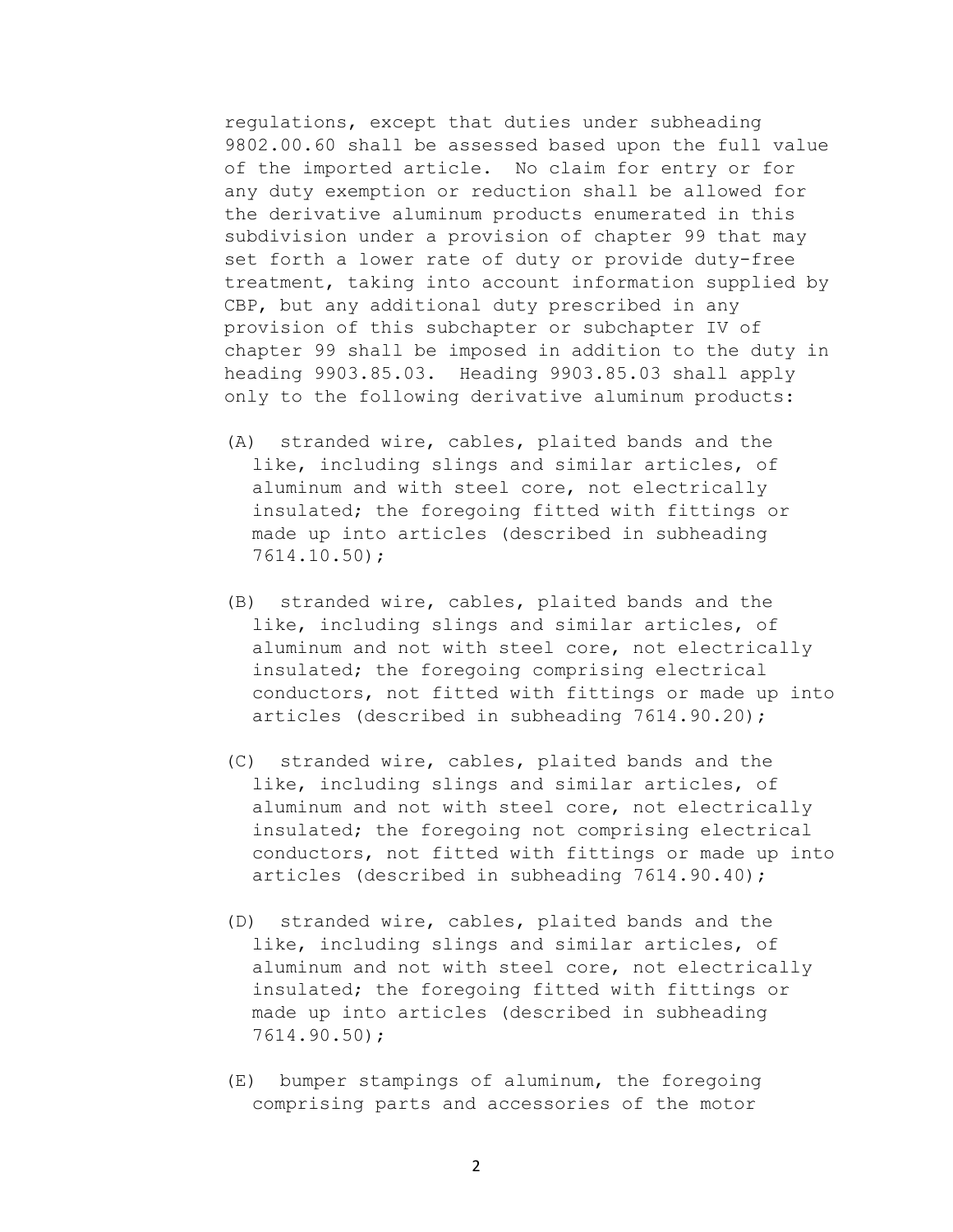vehicles of headings 8701 to 8705 (described in subheading 8708.10.30); and

- (F) body stampings of aluminum, for tractors suitable for agricultural use (described in subheading 8708.29.21)."
- 4. Subdivision (c) of U.S. note 19 to subchapter III is modified:
	- a. by deleting "heading 9903.85.01" and by inserting in lieu thereof "headings 9903.85.01 and 9903.85.03"; and
	- b. by deleting "individual aluminum products otherwise covered by subdivision (b) of this note" and inserting in lieu thereof "individual derivative aluminum products or individual aluminum products otherwise covered by subdivision (a)(iii) or subdivision (b) of this note, respectively,".
- 5. Subdivision (d) of U.S. note 19 to subchapter III is modified by inserting after "inclusive," the following: " or any importer of derivative aluminum products covered by this note under heading 9903.85.03,".
- 6. The article description of heading 9903.85.01 is modified by deleting "Products" and by inserting in lieu thereof "Except for products described in heading 9903.85.03, products".
- 7. The following new heading is inserted in such subchapter III in numerical sequence:

| "9903.85.03 | Derivative       |  |  |
|-------------|------------------|--|--|
|             | aluminum         |  |  |
|             | products         |  |  |
|             | enumerated in    |  |  |
|             | U.S. note        |  |  |
|             | $19(a)$ (iii) to |  |  |
|             | this             |  |  |
|             | subchapter,      |  |  |
|             | except           |  |  |
|             | products of      |  |  |
|             | Argentina, of    |  |  |